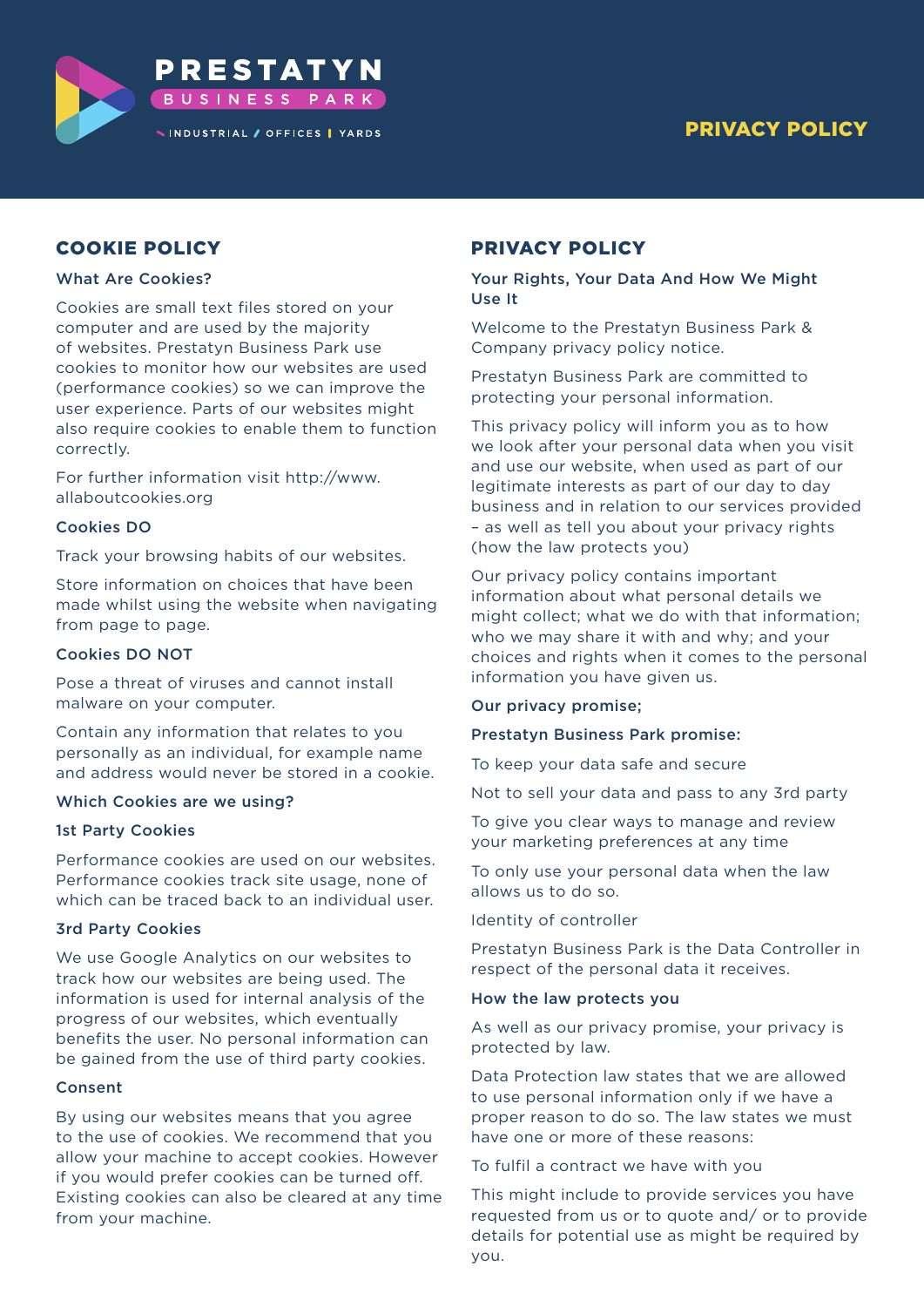# PRIVACY POLICY



### When it is our legitimate interest; or

### When you consent to it

We will only use your personal data when the law allows us to.

Where we need to perform the contract we are about to enter into or have entered into with you. For example, to administer your order and deliver the services you have requested. See below to find out more about the types of lawful basis that we may rely on to process your personal data.

Generally, we do not rely on consent as a legal basis for processing your personal data. You have the right to withdraw consent to marketing at any time by contacting us.

A legitimate interest is when we have a business or commercial reason to use your information. But even then, it must not unfairly go against what is right and best for you, therefore this will be carefully considered by ourselves.

This might include, but not exclusively;

To register your enquiry

To manage our relationship with you

Providing support services in relation to our services

If you wish to see full details regarding the ways that we may use your personal information, and which of the reasons we rely on to do so, please contact us at the address detailed below.

### When do we collect information about you

We collect information about you when you engage us for information or services in relation to various matters:

To provide details regarding Prestatyn Business Park

We collect information when you voluntarily complete email forms on our web site

Why do we need to collect and use your personal data

The primary legal basis that we intend to use for the processing of your data is for the performance of our contract with you or for our legitimate interest in the running of our

business. The information that we collect about you is essential for us to be able to carry out the services that you require from us.

Where special category or additional data is required we will obtain your explicit consent in order to collect and process this information.

#### How will we use the information about you

We collect information about you in order to provide you with the services for which you have contacted or requested from us.

If you agree or we have a legitimate interest we may email or contact you about other products and/or services that we think may be of interest to you.

In order to deliver our services to you and our clients, effectively we may send your details to visitors that engage Prestatyn Business Park for our services, but only with your specific consent or where there is a legitimate interest to do so as described above. Also, for accountancy or legal services as part of normal accepted & established business practices.

### Where is your information processed

Your information is processed in the UK

### How do we protect your information

We take information and system security very seriously and we work hard to comply with our obligations at all times, these obligations and systems are reviewed on a regular basis. Any personal information which is collected, recorded or used in any way, whether on paper, online or any other media, will have appropriate safeguards applied in line with our data protection obligations.

We have put in place appropriate security measures and breach reporting to prevent your personal data from being lost, used or accessed or disclosed in an unauthorised way.

#### How long do we keep hold of your information

Your personal data will not be held for longer than is required under the terms of our contract for services with you. You have the right to request deletion of your personal data. We will comply with this request at all times and act quickly when a request is made.